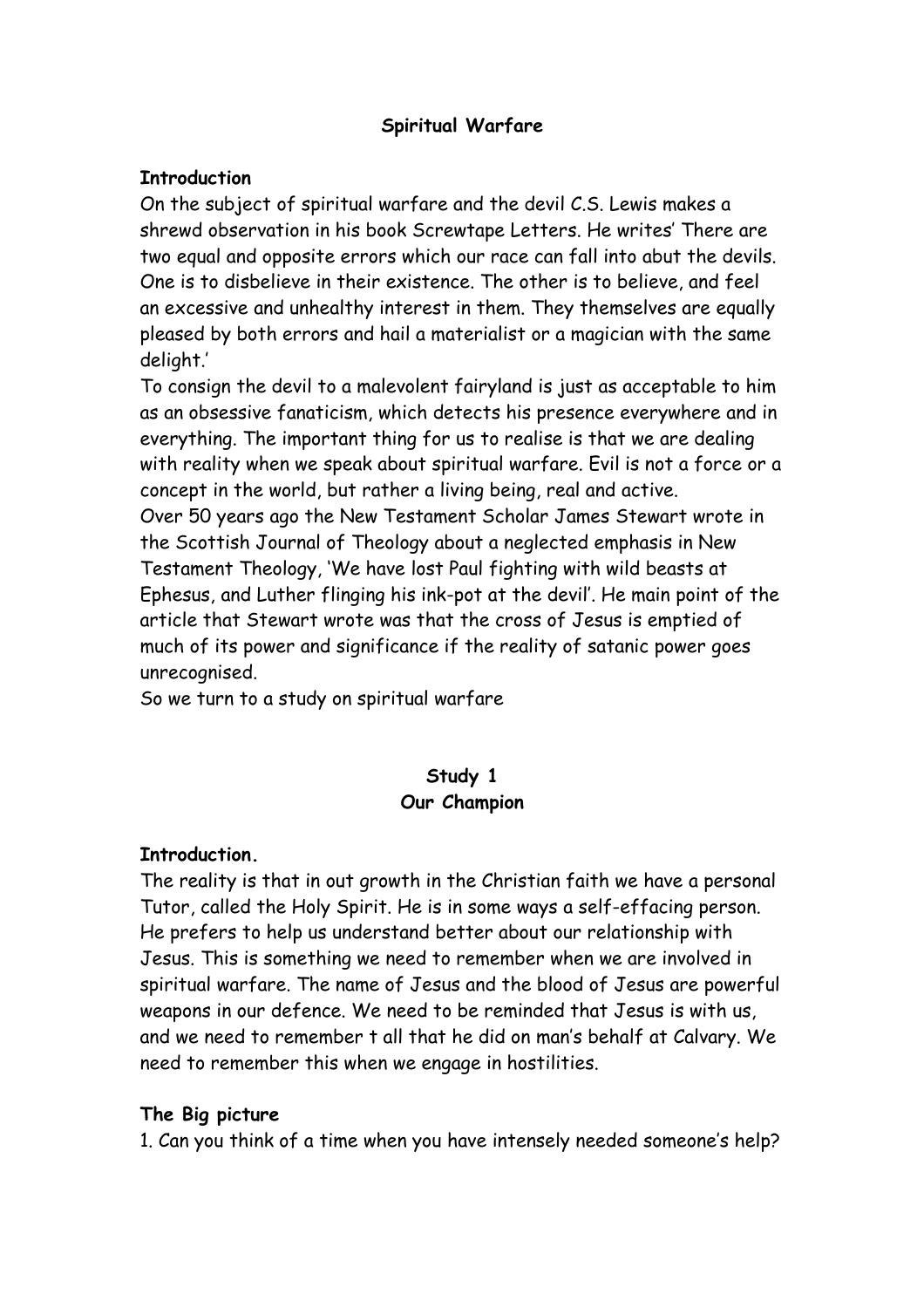2. Can you think of a time when someone has helped you through challenging you?

3. Can you think of a time when someone has helped you through reassuring you?

### **The Biblical picture**

Read John Ch 14 vs 15-27

4. How did Jesus assure his disciples that he would continue his close daily connection with them?

5. By what means did Jesus refer to the Holy Spirit [vs 16-17, 26?

6. What do these names reveal about the character and the work of the Spirit?

7. How are Christ's followers different from the world [vs 17-19]?

8. How will the Holy Spirit help believers [v 17, 26-27]?

9. From Jesus' words here, what would you say is the chief intention of the Holy Spirit?

# **Being in the picture**

10. How has the Holy Spirit made Jesus more real to you?

11. In what areas of your life do you especially need the Spirit's continuing help?

12. How open are you to letting the Spirit say whatever he wants? I try to let the Spirit guide my actions Getting better Sometimes I listen Not very open No way

13. How do you respond to the privilege of having the Spirit of God live within you?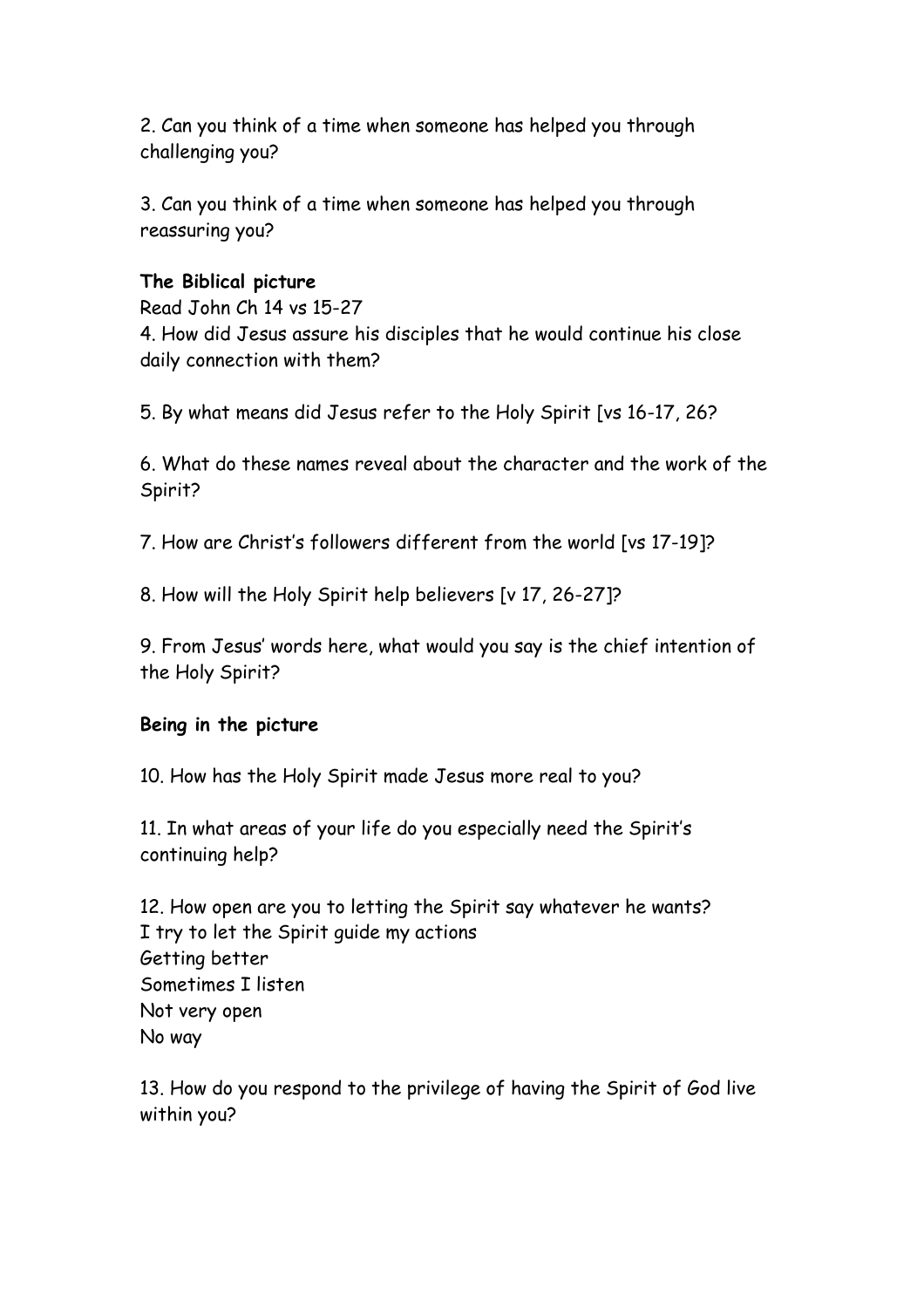# **Study 2 Our challenger**

#### **Introduction**

In the film 'Jurassic Park', Dr Allen Grant and his team suddenly see an ancient skeleton appear on the screen. It is a velociraptor, one of the most cunning and deadly predators. Grant explains to someone who thinks very little of this creature, 'You stare at him, and he just stares straight back, and that's when the attack comes, not from the front, but from the side, from the other two raptors you didn't even know were there.' In spiritual warfare the most dangerous attacks come unexpectedly. The greatest threat comes not from what we can see but what we cannot see.

#### **The big picture**

1. What are some examples of the plainly visible evil we tend to focus on? 2. Why do we focus on these things?

#### **The Biblical picture**

Read 2 Corinthians Ch 11 vs 1-15

3.In this passage how does Paul compare himself with the false apostles in Corinth?

4.How are the dangers the Corinthians faced similar to those Eve faced [Genesis Ch 3 vs 1-7] when she first met the serpent [vs 1-3]?

5. Why is it more effective for deceivers to distort the gospel than to deny it altogether? [vs 4]

6. False apostles had infiltrated the Corinthian church. In what ways did these super apostles seem superior to Paul? Also look at Ch 10 vs 1,10.

7. How does Bible knowledge v6 protect a person from eloquent speakers who are trying to deceive?

8. In contrast to the false apostles Paul did not charge people for his ministry. Why do you think the Corinthians viewed this as a weakness in Paul rather then strength?

9. How can we discern the difference between those ho preach merely or money and prestige and those who have godly motives?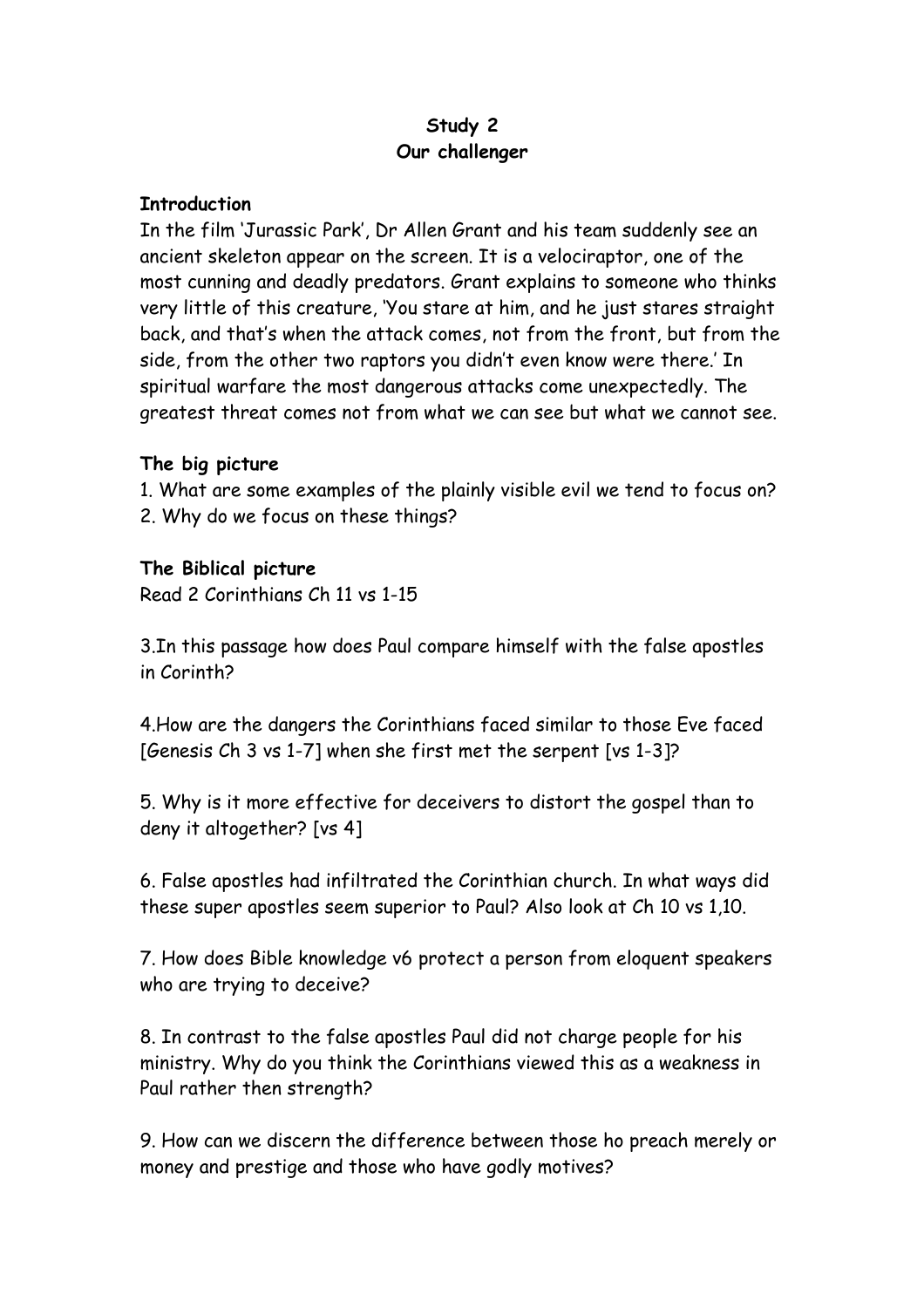10. Why d you think that Satan masquerades as an angel of light rather than appearing as a demon of darkness [vs 14]?

11. Why might Satan's servants also find it effective to masquerade as ' ministers of righteousness?

#### **Being in the picture**

12. What are some of pious disguises Satan's servants use to deceive people today?

13. Paul concludes his section by saying 'Their end will be what their actions deserve'. What types of actions might reveal that a 'minister of righteousness' is really working for the enemy?

# **Study 3 Challenges we face- Temptations**

#### **Introduction**

Back in the 1930's a play was written called 'The Devil and Daniel Webster.' The play was set in North America and involved a farmer called Stone. Stone was hit by a string of natural disasters. The day his wife and children went down with measles, he broke his plough on some rough ground. He cried out.' This is enough to make a man sell his soul to the devil, and I would or a few dollars. The devil takes Stone up on this, and ten years later when the devil has granted Stone prosperity and success the devil returns for what he calls his property Stone himself. Stone makes an appeal to the legendary American politician Daniel Webster, where Webster argues against the devil on Stone's behalf, and wins. The devil flees empty handed.

#### **The big picture**

1. In a moment of anger or frustration when have you done something you later regretted?

2. People often claim that everyone can be ought for a price. Explain why you think this is true or false?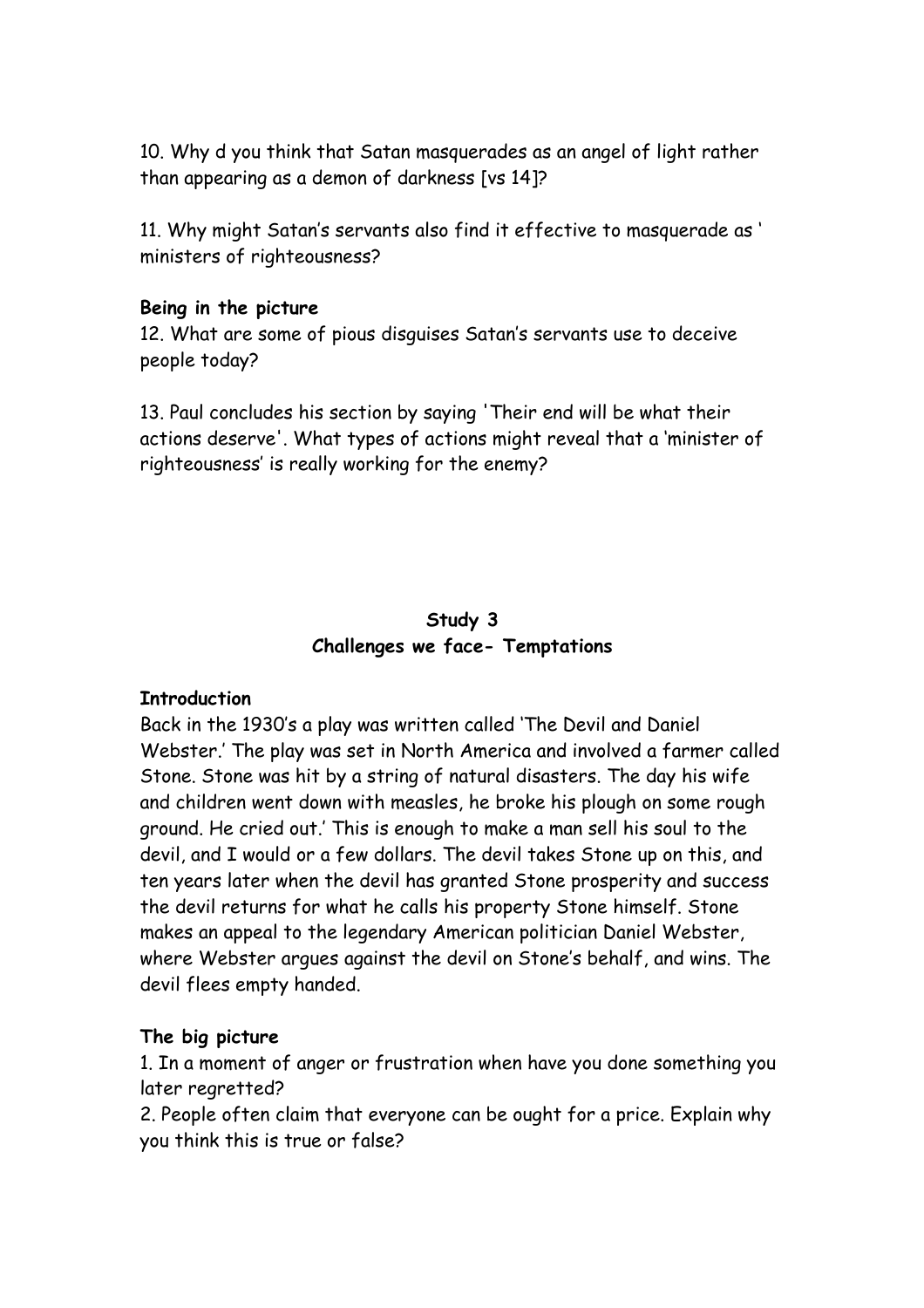#### **The Biblical picture**

Read Matthew Ch 4 vs 1-11

3. Looking through these verses, what clues do you see as to what Jesus would have been thinking and feeling?

4. Verse 1 opens with the beginning of Jesus' earthly ministry, why do you think the Spirit led Jesus into the desert to be tempted by the devil?

5. If there's nothing wrong in being hungry, and there's nothing wrong with bread, then what was the temptation?

6. When we fail to trust God, how can we be tempted to meet legitimate needs in illegitimate ways?

7. In the second temptation, was the devil misquoting Scripture, as people often claim? Explain.

8. Jesus responds in v7 by quoting Deuteronomy 6 vs 16. How does testing God differ from trusting God?

9. What is wrong with demanding ' right now' that God proves his presence, power or care?

10. In the third temptation the devil promises to give all the kingdoms of the world and their splendour. If Jesus would eventually receive all of these kingdoms anyway, then what was tempting about the devil's offer?

# **Being in the picture**

11. The devil offers us shortcuts instead of us taking 'a long obedience in the same direction'. Why are these shortcuts really spiritual shortcircuits?

12. How do these shortcuts tempt us to bow the knee to Satan, even when that's not our intention?

13. Throughout this passage, Jesus demonstrates trust, obedience and true worship. How can we make these our ultimate weapons against the devil's temptations?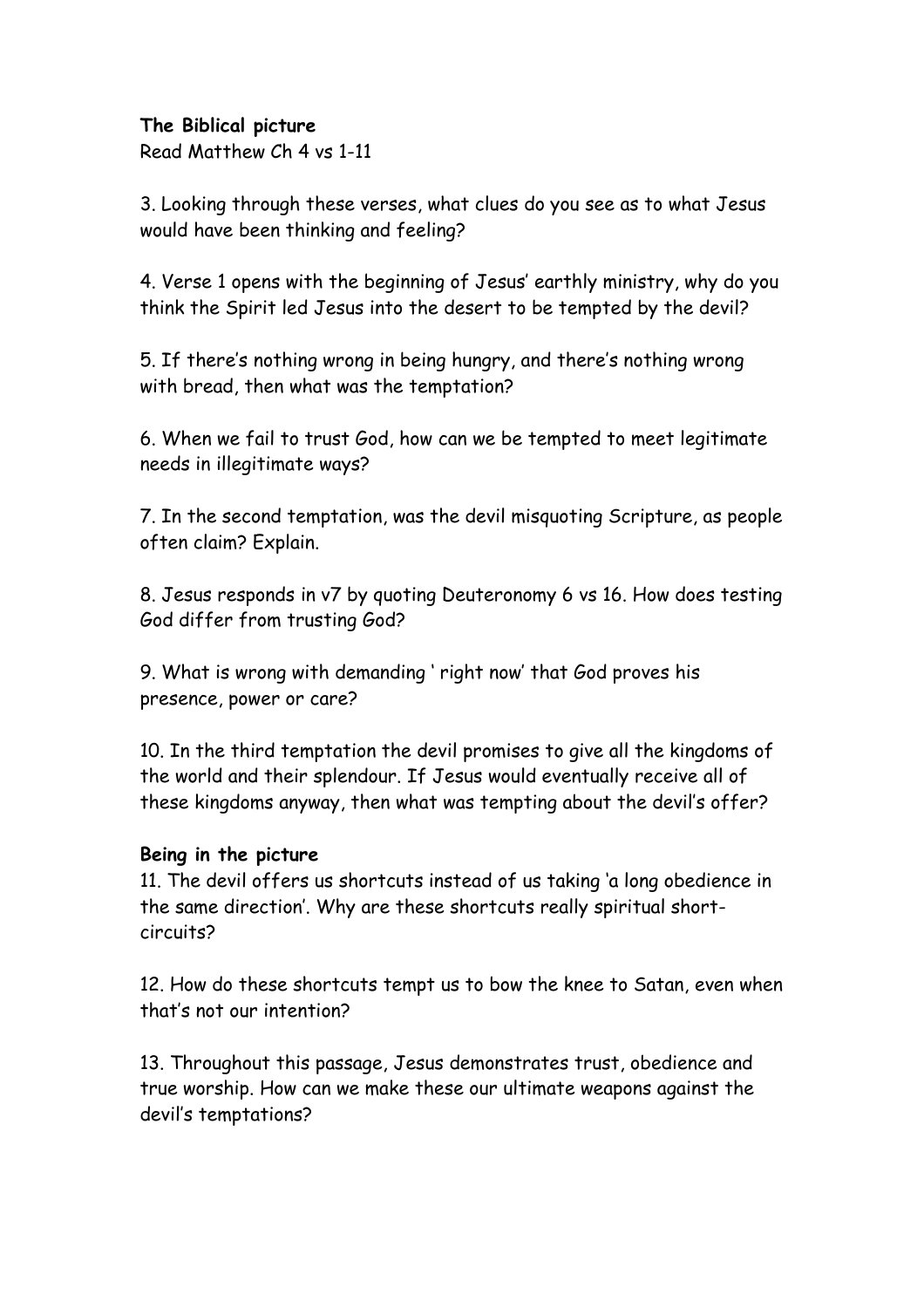#### **Study 4 Challenges we face -enemy tactics**

#### **Introduction**

C.S. Lewis in his book Screwtape letters offers letters from a senior devil Screwtape, to his younger apprentice Wormwood, in the diabolical craft of leading a person into temptation and ruin. The ultimate goal is to ensnare their victim. The book offers up a sobering fact for us all to consider, Satan is a master in the art of temptation.

# **The big picture**

1. Often in a restaurant you will be shown the temptations of the dessert trolley, which are described in detail one by one. Why is this a more effective form of temptation, then simply being given a dessert menu? 2. What temptations have you faced the appeared harmless or even attractive on the surface?

# **The Biblical picture**

Read Genesis Ch 3 vs 1-6

3. Reflecting on this passage. What different thoughts and emotions do you think Eve had throughout?

4. The serpent said to Eve, 'Did God really say that you must not eat from any tree in the garden?' How does Satan compare with what God really said [Gen 2 vs 16-17]

5. From the way the question is worded, what do you think Satan had hoped to accomplish?

6. Why do you think Satan appeared to Eve in the form of a serpent, instead of showing himself openly?

7. How does Eve's response reveal the Satan's venom is beginning to affect her thinking about God?

8. How can doubting God's generosity make us targets for temptation and sin?

9. Satan's next tactic is to boldly declare, 'You will not surely die'. Why do you think he lies to Eve about the consequences of sin?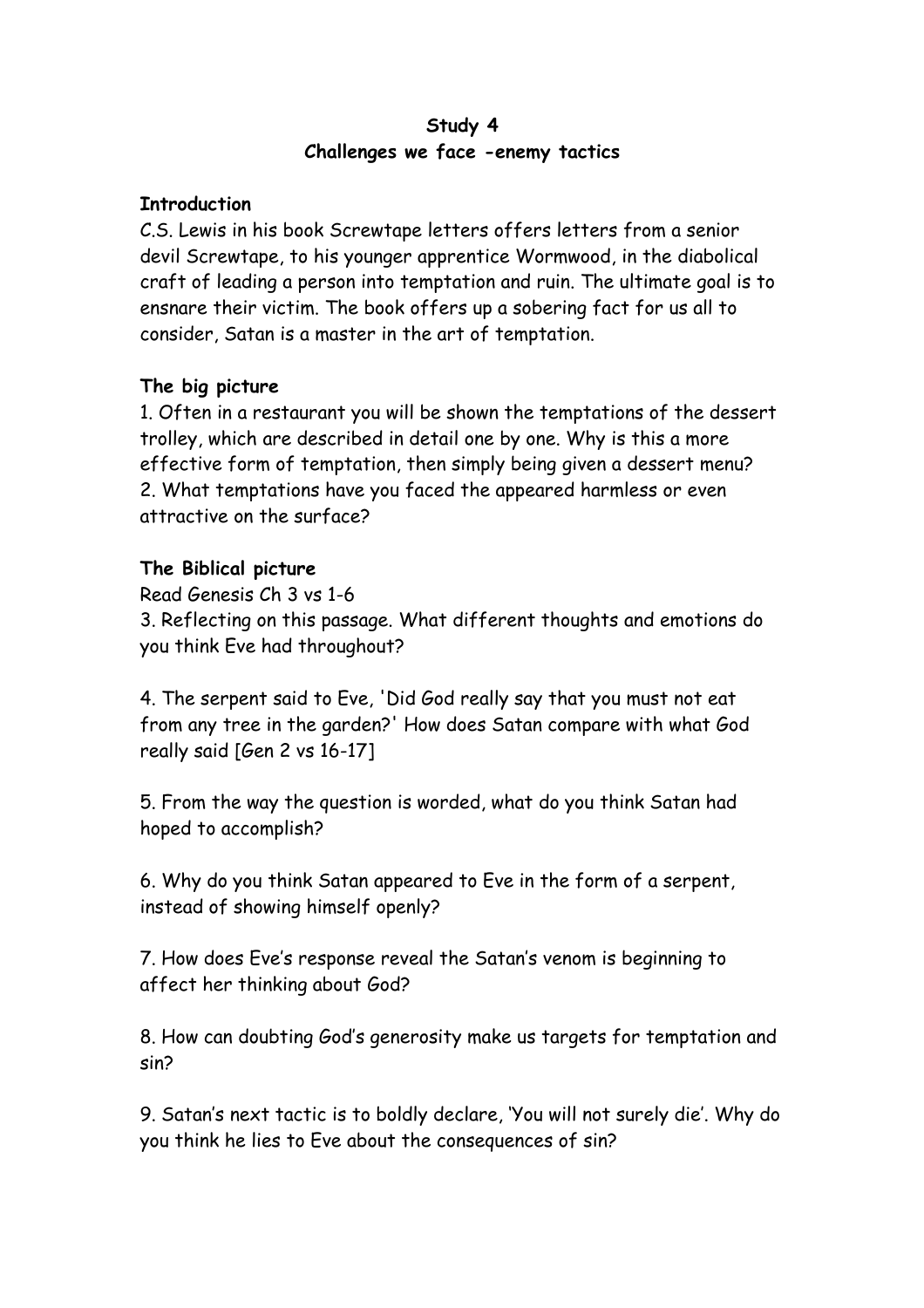10. Why is it tempting to believe that sin has no consequences?

11. In verse 5 Satan goes a step further. For God knows that when you eat of it your eyes will be opened, and you will be like God, knowing good and evil'. What does this statement imply about both God and sin?

#### **Being in the picture**

12. What evidence do you see today that some people believe God is a 'cosmic killjoy' and sin is really good for them?

13. In verse 6 the conversation between the serpent and the woman breaks off. How is Satan's tactic at this point similar to the one the waiter uses with the dessert trolley in the big picture?

14. Martin Luther once said ' You can't stop the birds flying over your head, but you can keep them from making their nests in your hair.' Why do you think it is dangerous to toy with temptation, or to fantasies about it?

15. Instead of toying or fantasising with temptation, what should you do when you're tempted?

16. Consider this passage from the writing of Helmut Thielicke 'Under the pressure of this twofold curiosity, the fascination of the senses and the mind, Eve reached out for the fruit. And only as she did this, as she performed this practical act of disobedience did she actually answer the serpent's question whether she was really going to take God so dreadfully seriously and whether she was going to trust his goodness so utterly- answering it almost without being conscious of answering it. Now she is going to do neither of these things anymore, and therefore she is quitting, not officially, not formally, and not by flinging an emotional defiant no, but through one small gesture, through one very harmless snatch at an apple.

What does Thielicke's summary of Genesis Ch 3 reveal to you about the nature of temptation and sin?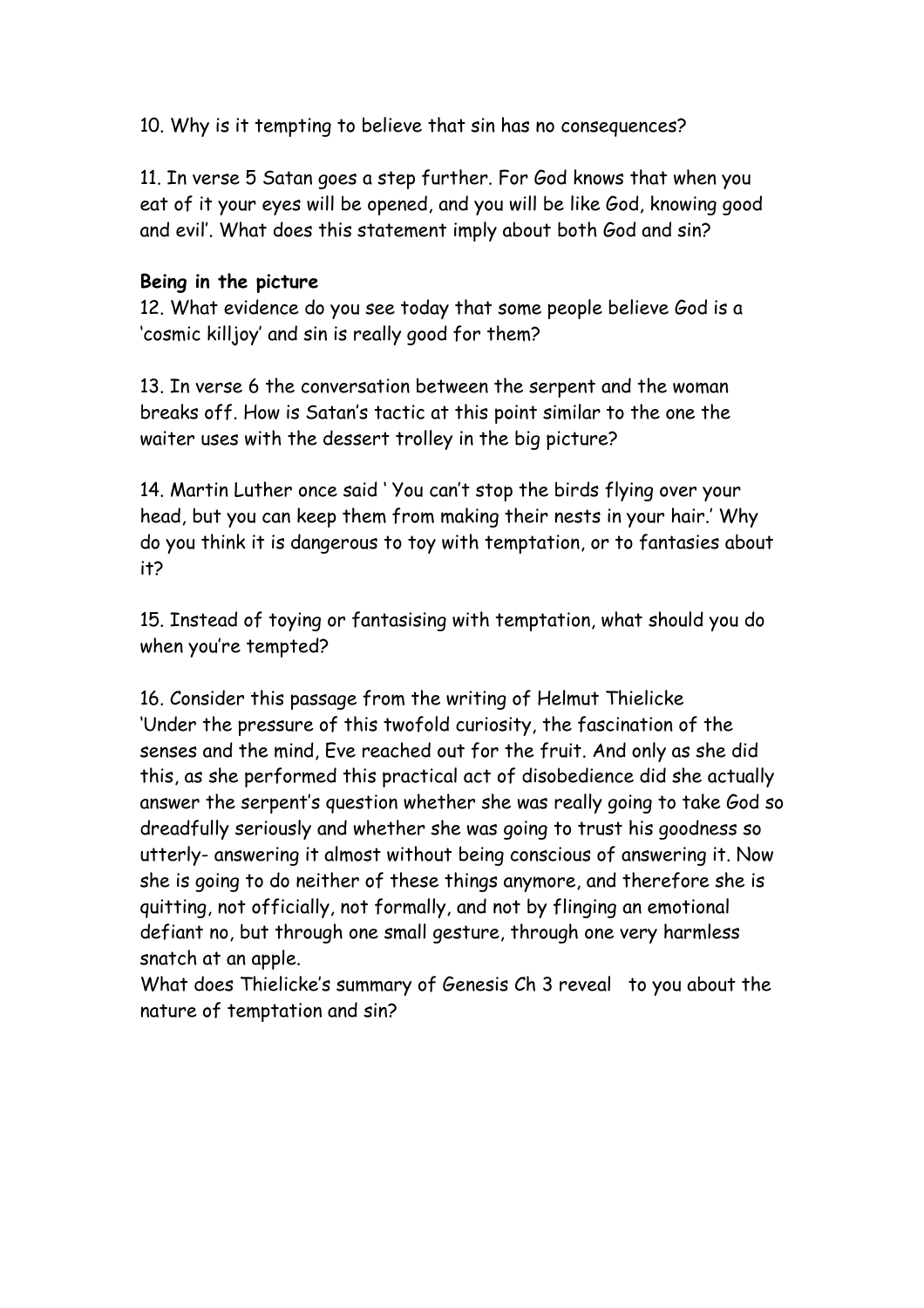# **Study 5 Challenges we face- the war within ourselves**

#### **Introduction**

C. S. Lewis describes hell as a vast city that stretches for on for millions of miles. In his book 'The Great Divorce', he describes how when a visitor arrives the tour guide explains why most of the houses are empty. He asks whether there was once a much larger population. The tour guide replies.' No, the trouble is that the people are so quarrelsome. As soon as anyone arrives and settles in a street, before they have been there less than 24 hours they have quarrelled with their neighbour. Before the week is over the quarrel is so bad that thy decide to move out. Very likely they find the next street is empty because all the people have quarrelled with one another, and moved out. Even if they do stay in their new home, they are sure to quarrel again soon, and so they will move out again. Finally they move out right to the edge of the town.'

It would be nice to think that quarrels were confined to hell, but nothing is further from the truth.

# **The Big picture**

1. Why do you think that people, even Christians, spend so much time arguing among themselves?

2. What are some of the things, which cause fights and quarrels in your family, work or leisure situation?

# **The Biblical picture**

Read James 4 vs 1- 10

James does not just expose the existence of quarrels but explains why they occur. James hops that if we understand the cause of our quarrels, then we will be open to the cure for them.

3. What words in the James passage reflect the tension and conflict?

4. If James asked most people' What causes the quarrels and fights amongst you, they would respond. 'It's the other person's fault!' How does James challenge this idea?

5. Why do you think that frustrated desires would lead a person to be verbally or even physically violent? Read verse 2.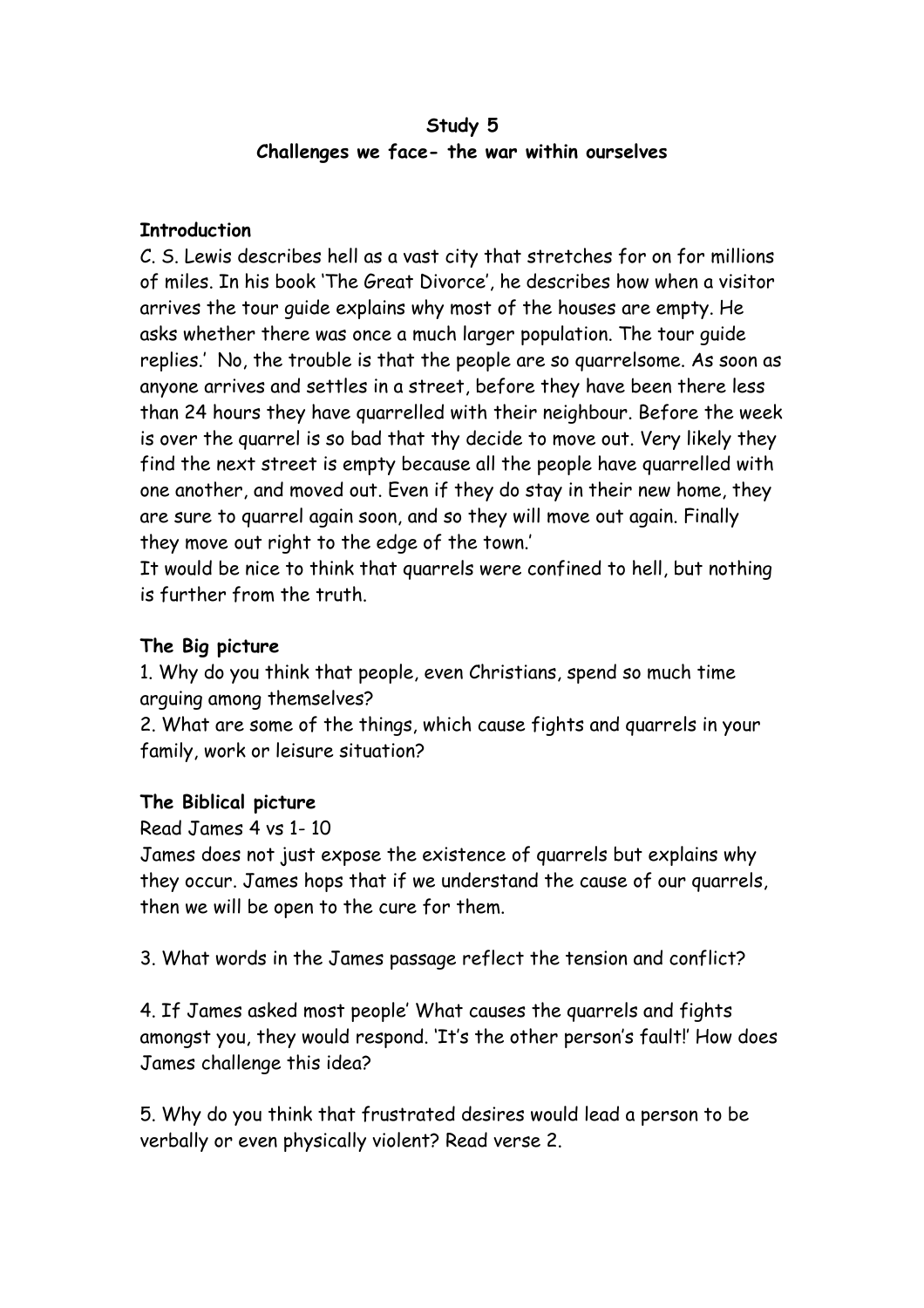6. James says ' You do not have because you do not ask God' vs 2. When our desires are frustrated why do you think prayer is better then fighting?

7. Sometimes even God will not give us what we want [v. 3]. Why is it important to examine our motives when we pray?

8. In many places the Bible tells us to love and befriend sinners. Jesus certainly did this. However what kind of friendship with the world is it that James condemns [v 4]?

9. If you fight and argue a lot, or if you desire the wrong things for the wrong reasons, then James says you need God's grace [v.6]. What steps do we need to take to receive that grace [vs. 6-10]? Why do you think God requires such a radical response?

#### **Being in the picture**

10. Even though James has stressed that our own evil desires and motives are the true source of quarrels, he says in v 7 resist the devil, and he will flee form you. Why do you think the devil lives to see us fight and quarrel?

11. When we resist the devil in the ways that James suggests [vs 6-10], why will he flee from us?

12. Think of someone with whom you regularly fight and quarrel. How can James' insights and commands help you live in greater peace with that person?

13. To think on through the week ahead. What impure motives might be hindering your prayers? How might those motives reveal an infatuation with the world? Why not ask God to help you desire and pray for the things that are pleasing to Him.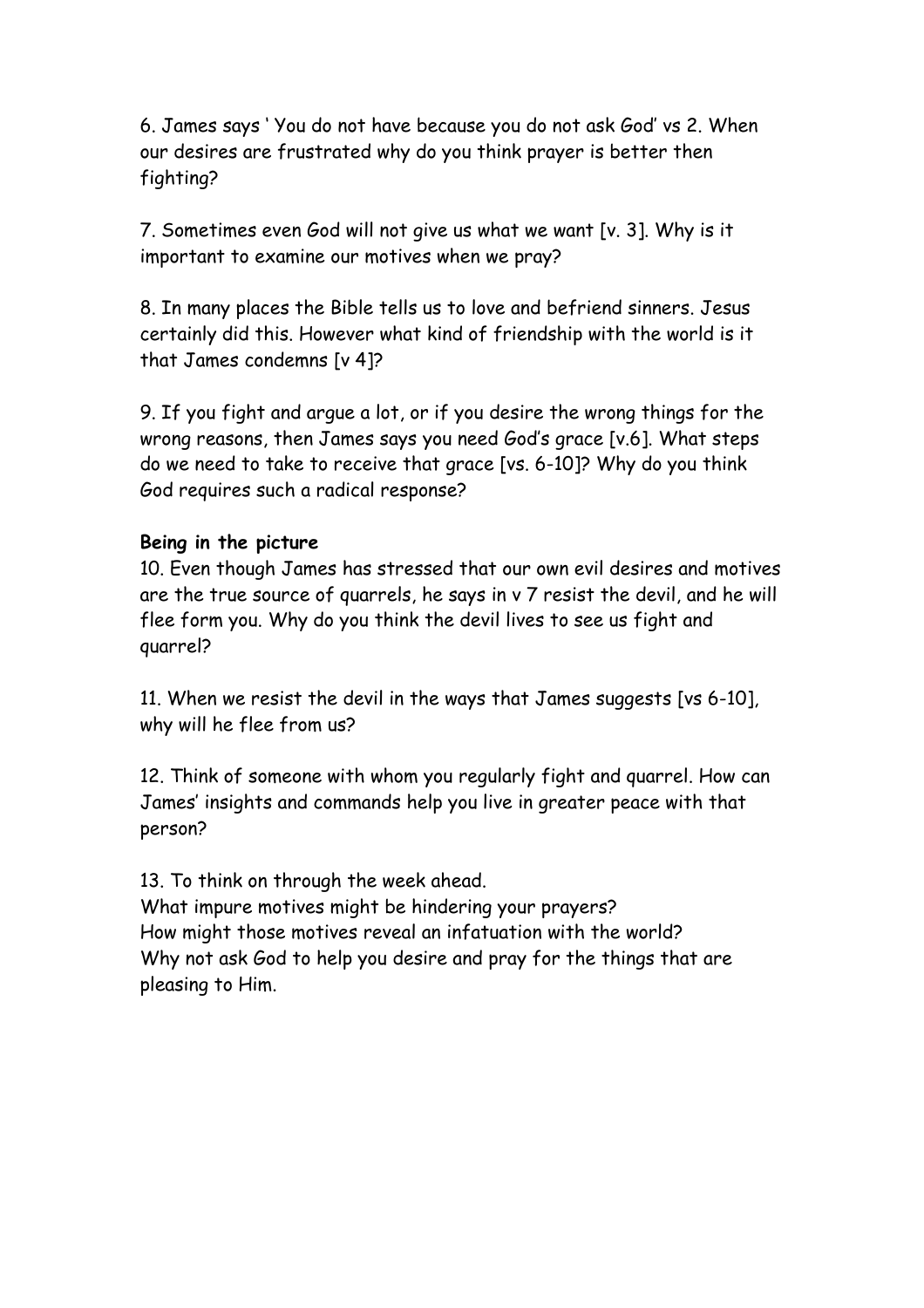# **Study 6 Challenges we face- demonic attack**

# **Introduction**

Many years ago the film 'The Exorcist' introduced many people to the concept of demon possession, which has previously been relegated by science and psychology to the realm of myth and medieval superstition. Maybe you went to see it. When conventional medical treatments fail, the mother of Regan the possessed girl calls upon two Priests to perform an exorcism.

# **The big picture**

1. With the advent of modern science and psychology, why do you think the idea of demon possession fell into disfavour? 2. Why do you think demon possession, which was common in Jesus' day,

seems so rare in Western culture?

# **The Biblical picture**

#### Read Mark Ch 5 vs 1-20

Here we are introduced to a scene that is both terrible and tragic. Jesus confronts a demon-possessed man who life has become a living nightmare. In this passage we discover that God ultimate authority over Satan has been invested in Jesus, which is something very important to remember when circumstances appear to contradict this.

3. What do you learn about the dark and destructive life of the man Jesus meets [vs 1-5]?

4. What do the man's experience teach us about the devil's desires for each one of us?

5. Why do you think the man speaks and acts as he does when he sees Jesus from a distance [vs 6-8]?

6. A Roman legion consisted of about six thousand soldiers. How does this help us understand the pervasive nature of Satan's control over this man [vs 9-10]?

7. Although we know nothing about the man's life prior to his demon possession, what steps might lead an ordinary person to become increasingly controlled by evil?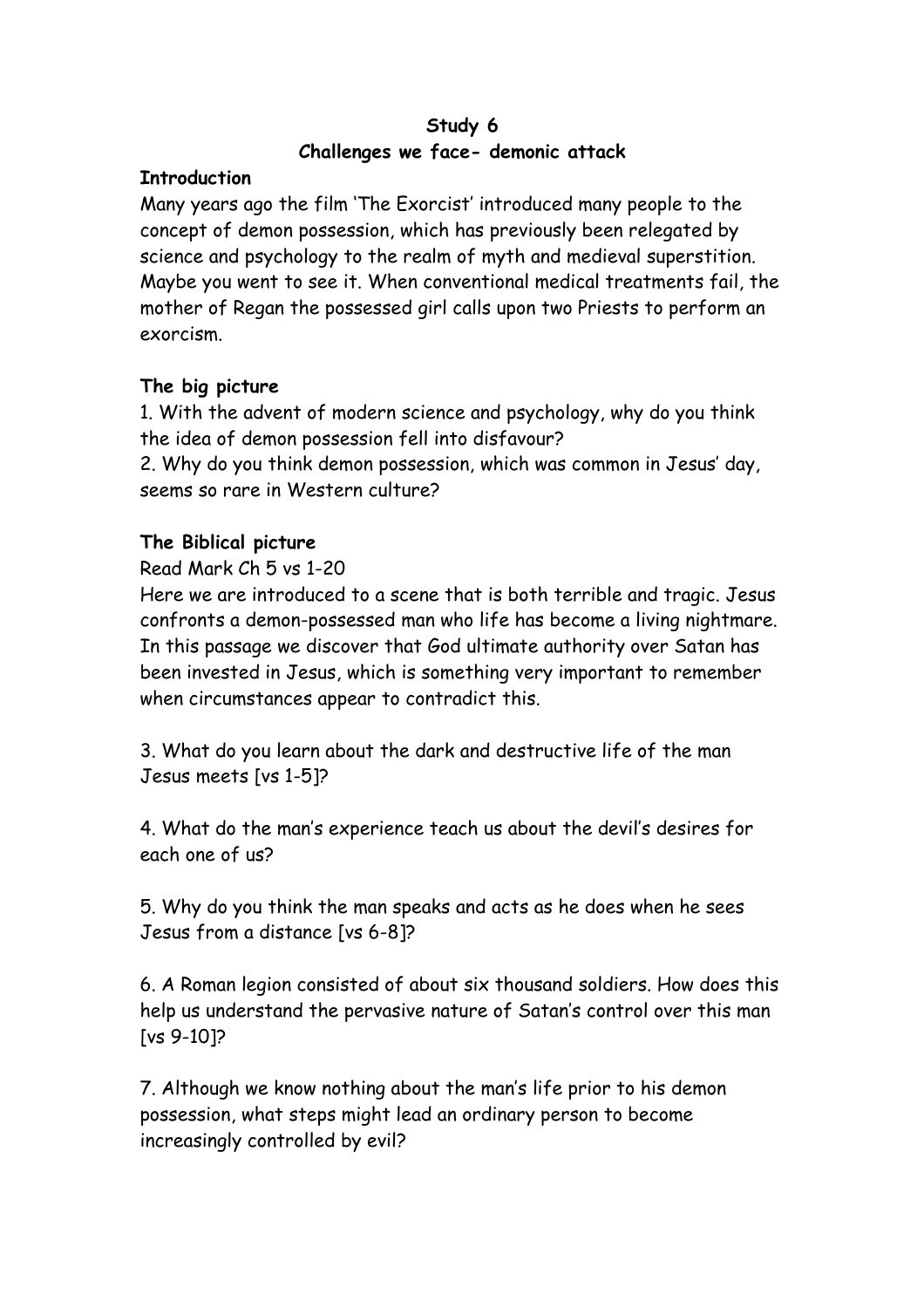8. The story of the pigs [vs 11-13,] is one of the strangest in all Scripture. We are not told why the demons asked for this particular fate, or the reason why Jesus granted their request. Although the impact provides some clues to the latter. Supernatural power was clearly at work here, as with one word they are expelled from the man and enter the pigs, which in turn stampede headlong into the lake. Why do you think both Jesus and the demons acted as they did?

9. Describe the response of the people from the town when they see both the man and Jesus [vs 14-17]?

10. Why do they respond in fear rather than faith?

11. Frequently in Mark's gospel Jesus tells people to follow him [see Mark Ch 1 vs 17 2: 14 10:21]. This man is eager to follow Jesus, why does Jesus send him home [vs 18-20]?

# **Being in the picture**

A full treatment of demonic possession and oppression would take more than this study. However we do need to say a little.

12. There are times when our lives can be oppressed by the presence of an evil presence. This can be an area of bondage in our thinking, our bodies, our soul, and can provide encouragement to the devil Luke Ch 11 vs 21 helps us a little here. We need to not only define something but also detect it and then demolish it.

To detect an impact from a demonic presence can be seen in the following: Compulsions, fixations, obsessions, involuntary thought processes. Increasing fear, helpless hate, insurmountable jealousy, uncontrollable temper a ruthless aggressive attitude.

Tell tale signs could be; constantly demanding lust, unchecked appetites undeniable urges, lack of self-restraint, impatience. All of these can be a point of spiritual conflict with the presence of Satan's influence upon our life.

So in practice how do we engage in spiritual warfare? We begin by being in total dependence on God. Here are a few suggested guidelines.

- a. Begin with yourself
- b. Identify the pressure point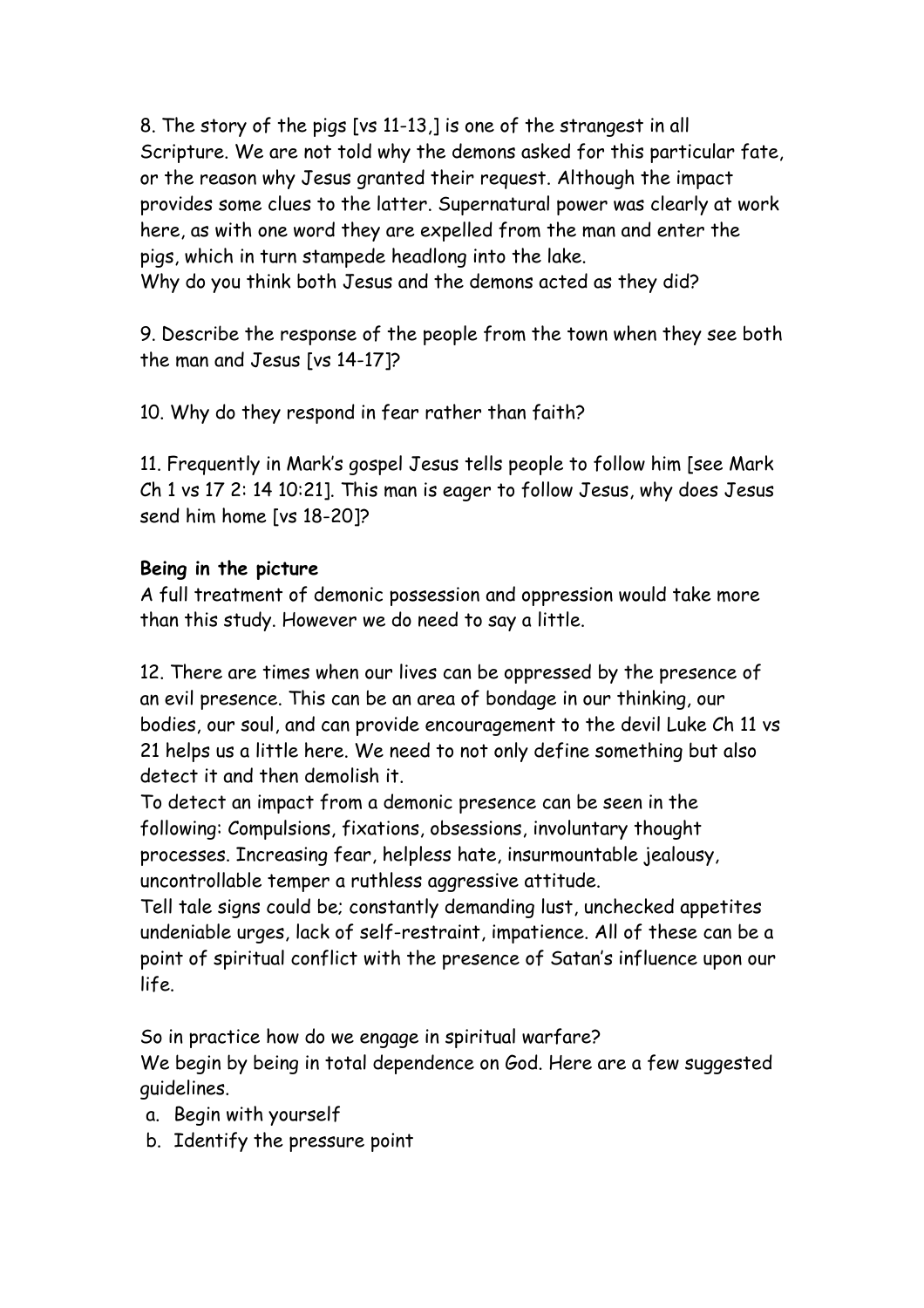- c. Confess the sins that has helped the spiritual activity to present itself in your life
- d. Dismiss the enemy, even as formerly as you encouraged him.
- e. Declare that you are God's property, and that the devil is a trespasser
- f. Confess that our body is the house of the Holy Spirit who lives in you.
- g. Take your stand against any encroachment of the enemy in your mind, emotion, will as well as your body.
- h. Declare yourself to be free in Jesus Christ. Remember that God's ultimate authority over Satan and his influence is invested in Jesus. Receive the freedom which bring consciously
- i. Thank God with all your being for what he has done for you
- j. Be ready to help others become whole people in Jesus

13. So what opportunities do you have to tell how much the Lord has done for you, and how he has had mercy on you [Mark 5: 19]?

# **Study 7 Defeating the challenges- Living in God's protection**

# **Introduction**

The challenge is to ask the question. 'How can we protect ourselves from our enemies?' A Roman soldier would answer by using my armour. The whole armour was needed. The soldier would not pick and choose he would wear it all. One part would protect his heart but not his head, another the head but not the heart. He would need every single piece. He would also carry an offensive weapon a short, two-edged sword used for both cutting and thrusting.

# **The big picture**

1. what sort of protective armour have you worn while playing various sports or activities, and why?

2. Describe is you can a time when you felt surrounded by God's protection.

#### **The Biblical picture** Read Ephesians Ch 6 vs 10-20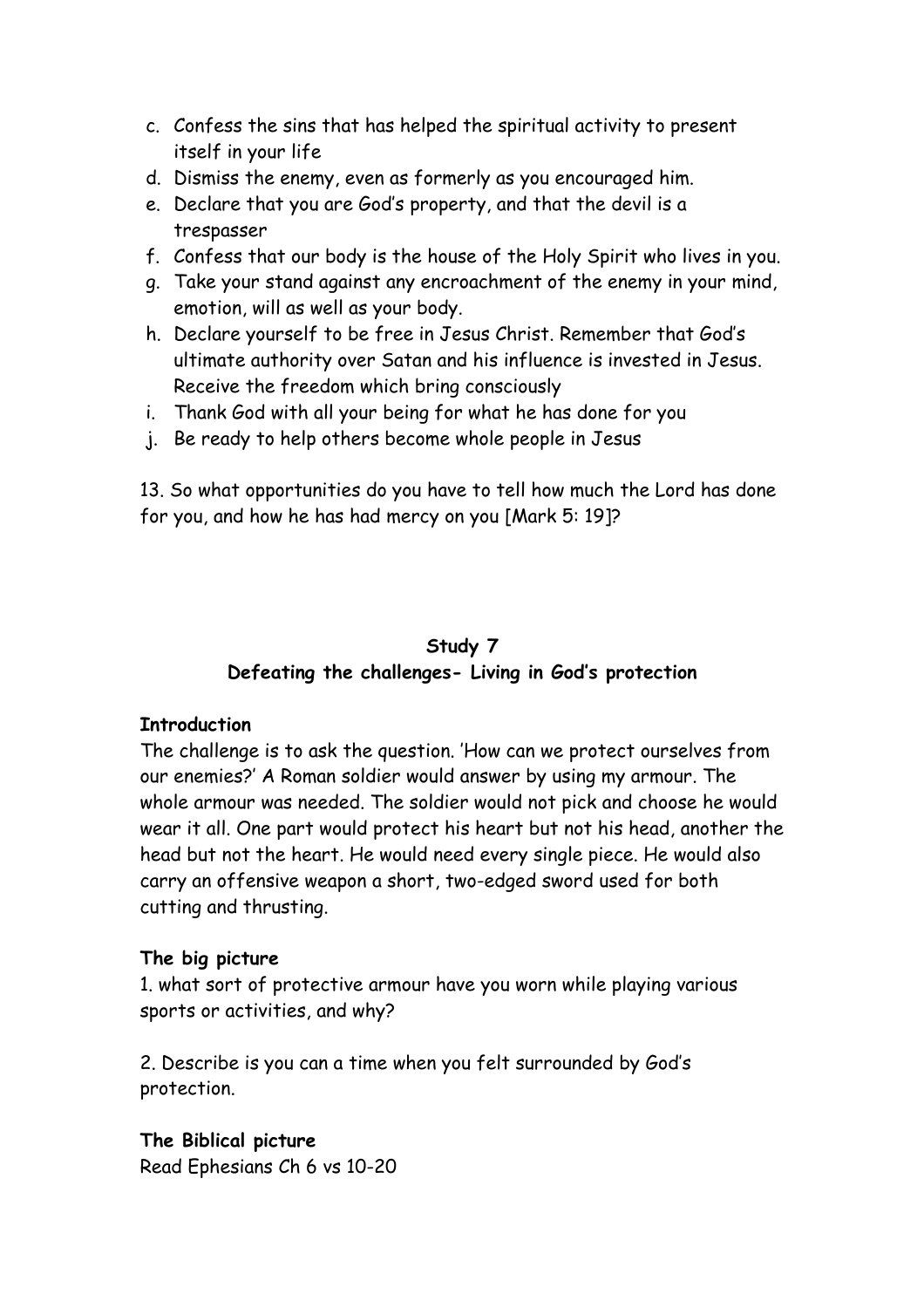Here Paul introduces us to each piece of the Roman armour and its spiritual counter part. This offers is protection when the evil one attacks.

3. As you read this passage, what battlefield images come to mind?

4. Why must we rely on God's power is we are to be victorious against our spiritual enemies [vs 10-11]?

5. Throughout Paul's life he was opposed, flogged, stoned and imprisoned by various human enemies. Why then does he claim that our struggle is ' not against flesh and blood'?

6. Paul; identifies out true enemies as the devilv11, and the demonic rulers, authorities, powers and spiritual forces of this dark age. What evidence do you see of these hostile forces in your life of the lives of Christians you know?

7. Why do you think Paul states three times that we must stand our ground, to do everything to stand and stand firm?

8. Why are both truth and righteousness essential components of our armour [see also Isaiah 11; 5 and 59; 17]?

9. How can the gospel message that we have peace with God [v 15] give you strength to stand against spiritual opponents?

10. Faith [v 16] refers to both what we believe and who we believe in. How can our faith act like a shield against all of the evil one's flaming arrows?

#### **Being in the picture**

11. In what ways do you need to exercise faith in God's protection and promises?

12. The sword of the Spirit is our only defensive weapon. Why do we need both the Spirit of God and the Word of God to defeat the devil?

13. Although prayer isn't listed as one of the pieces of armour, how is prayer a vital component of your spiritual warfare?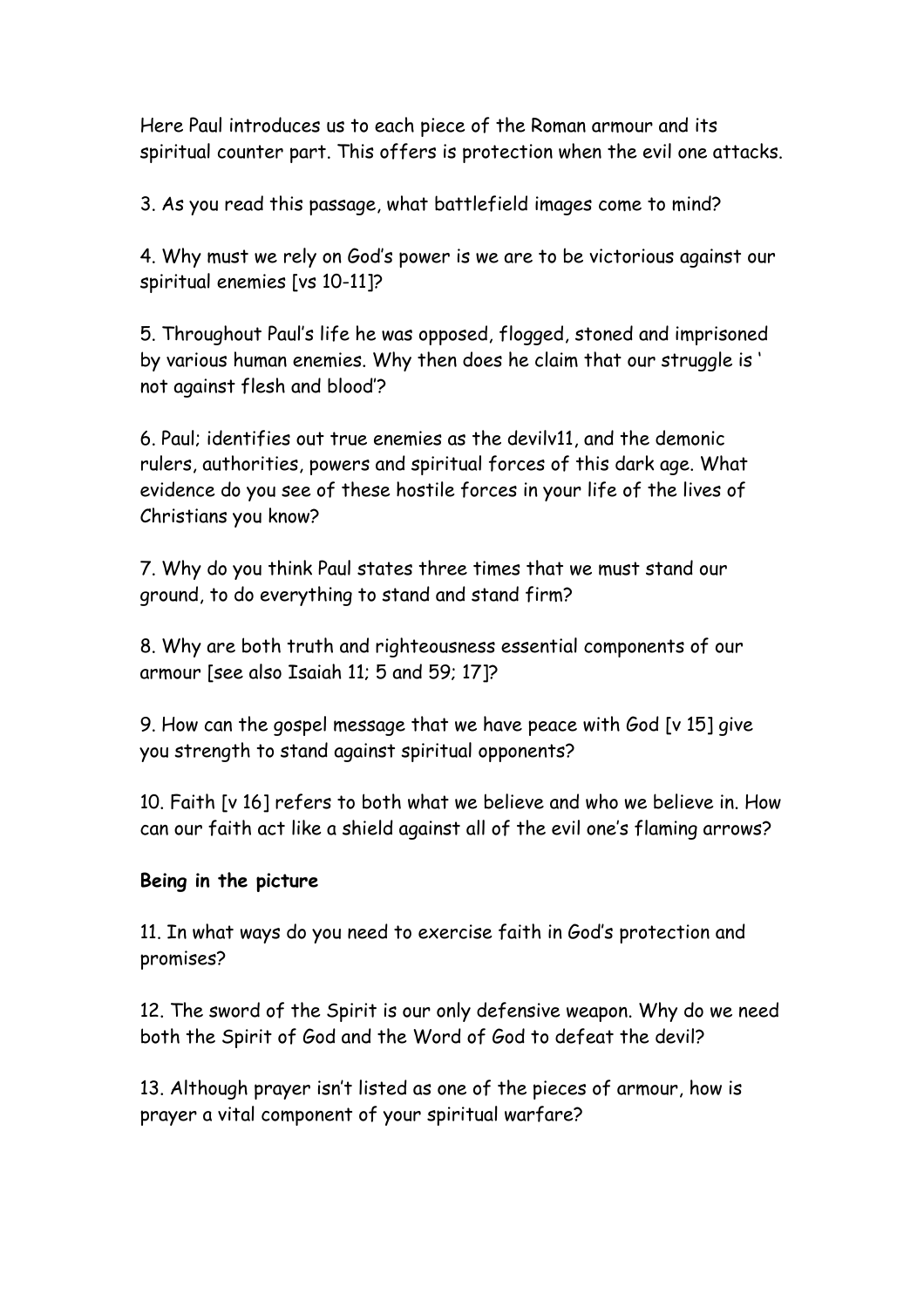# **Study 8 Defeating the challenges Being a Survivor**

#### **Introduction**

On the morning of April 18, 1906, the San Andreas Fault settled violently. The city of San Francisco was shaken by a terrible earthquake. Building shuddered and collapsed, and fire swept through the city leaving it virtually destroyed. Thousand of people who went to bed on the  $17<sup>th</sup>$ awoke on the  $18<sup>th</sup>$  to a world that has fallen apart around them.

#### **The big picture**

1. In what ways are personal sufferings and tragedies like earthquakes?

2. Think of a time in your life when your world seemed to fall apart. What were some of the thoughts and feelings you experienced?

# **The Biblical picture**

If the Richter scale had been around and could have measured Job's personal troubles then his earthquake would have measured close to maximum Because of what Job endured and the way he endured it, his name has become synonymous with suffering and patience. In one for or another his story is re-enacted every day in a broken world.

# Read Job Ch 1.

3. In Greek tragedy the greatness of the main character emphasises the heights from which they fall. In a similar way how do verse 1-5 set the stage for the tragedy that follows?

4. At the outset of the story, why do you think we are allowed to overhear the conversation between God and Satan [vs 6-12]. A conversation not revealed to Job or his friends?

5. The name Stan means 'accuser'. What is the essence of Satan's accusations against Job [vs 8-12]?

6. How does his accusations lead to Job's disaster?

7.Try to put yourself into Job's place. How might you have felt as wave after wave of disaster struck?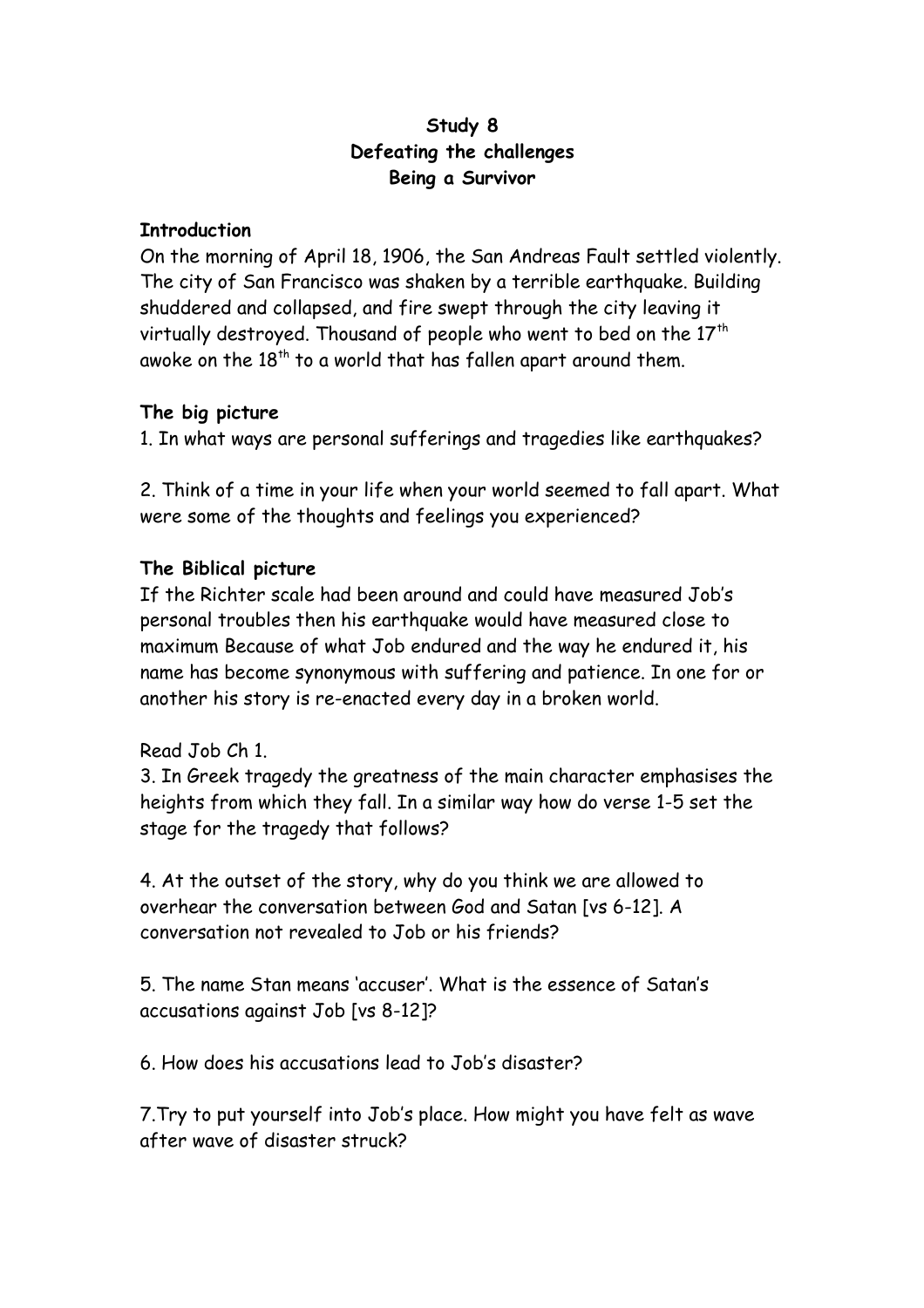8. Have you ever be in a place where you were demanding an explanation for the pain you were experiencing? Why is this desire so strong within us?

9. What is astounding about Job's response [vs 20-22]? Why do you think he is still able to worship and praise God?

10. Read Job Ch 2. The scene in heaven repeats itself with a new twist. Why is Satan still unsatisfied with Job's character [2: 1-5]?

11. How would Job's new affliction intensify the pain he already felt [2: 7- 8 see also 7:5, 13-14, 30:17, 30]?

12. Those who cursed God [2:] were to be stoned to death[ Lev 24: 10-16]. How does Job respond to his wife's 'solution' to his suffering?

#### **Being in the picture**

13. Based on this passage, how does Satan sue suffering and tragedy to tempt us to sin?

14. How can we follow Job's example when suffering strikes?

# **Study 9 Defeating the challenges- Being an overcomer**

#### **Introduction**

In Victor Hugo's book 'Les Miserables' a young man named Jean Valjean is sentenced to twenty ears hard labour for stealing some bread. After his release from prison Jean Valjean is shown mercy and forgiveness by a priest. Yet throughout the book a heartless police inspector called Jarvert, who believes that criminals can never be reformed, pursues Valjean. With obsessive determination Javert vows to expose Valjean's past and send him back to prison. In a similar way the devil detests the mercy and forgiveness God has shown in Christ. Throughout a Christian's life, Satan will pursue you with demonic determination. He is obsessed with destroying your walk with God, and bring you back into a spiritual prison.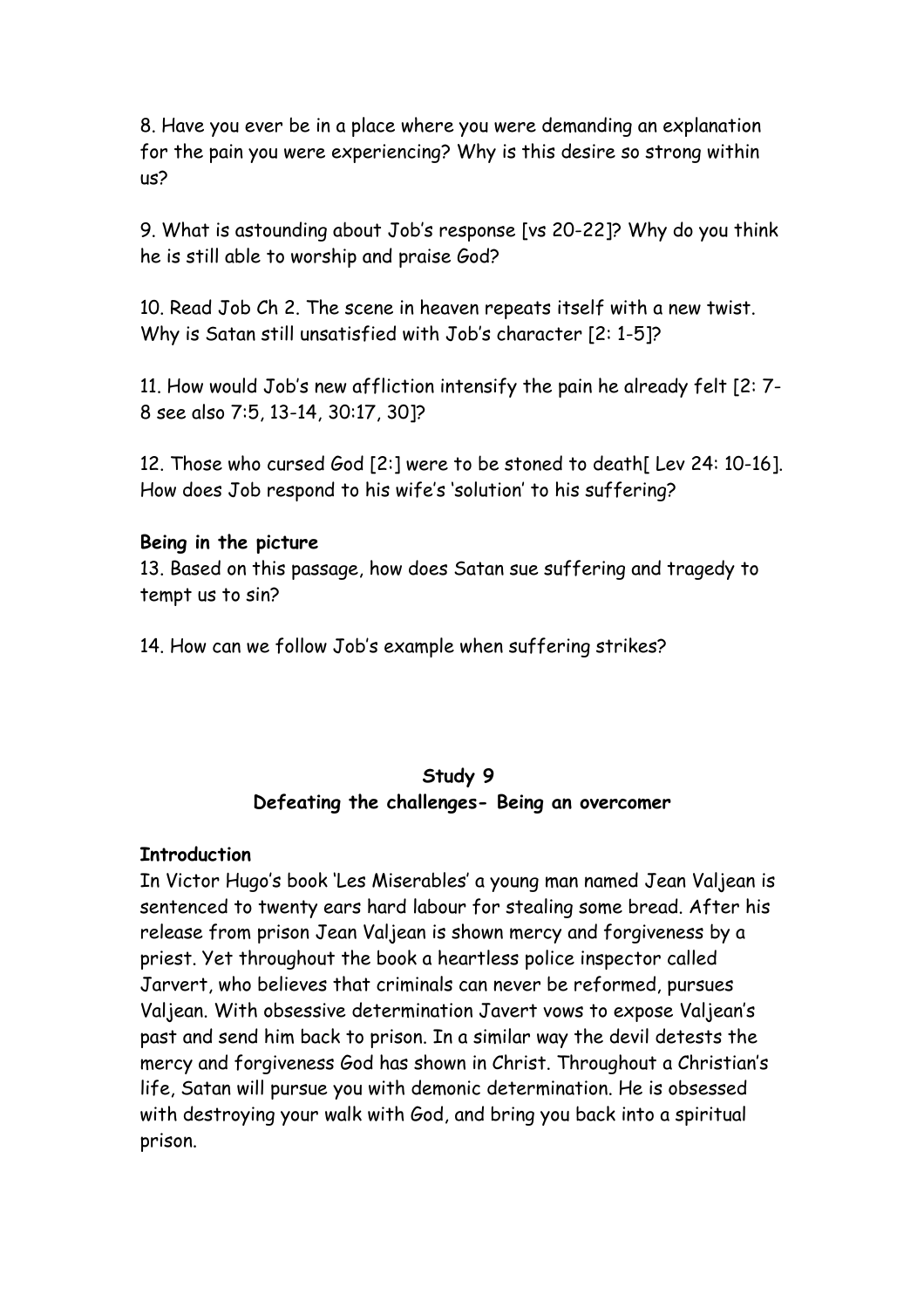# **The big picture**

1. Think of a time when someone chased you, perhaps when you were a child. How did you feel, and what did you do to get away?

2. Why do you think accusation is such a powerful weapon in Satan's arsenal?

# **The Biblical picture**

Read Revelation Ch 12; 7-12.

3. Describe everything you can about the war that is fought in verses 7- 9?

4. Notice the different titles used of Satan in v 9. What can you learn about him and his tactics against you from each of these descriptions?

5. Verse 10 begins with a triumphant declaration of Satan's defeat. What words or phrases in v 10 emphasise God's strength and contrast to Satan's?

6. On the one hand, the devil is described as the accuser of our brothers, who accuses them before our God day and night [v 10]. On the other hand he is described as the one who is 'hurled down' form heaven. How does the 'blood of the Lamb' overcome all of the devil's accusations against us?

7. When have you felt assaulted by guilt and shame, how has it helped to realise that Christ's blood was shed for you?

8. A second key to overcome Satan is our 'testimony'. How can sharing our faith with others, even in he face of opposition, enable us to overcome the devil?

9. Verse 11 implies that if we love our lives too much then we will be hesitating to testify about Christ in the face of opposition or threats. Why would this be true?

10. When Christians are martyred for their faith, it appears to the world that they have been defeated rather then victorious. Yet how can their apparent defeat be seen as an ultimate victory?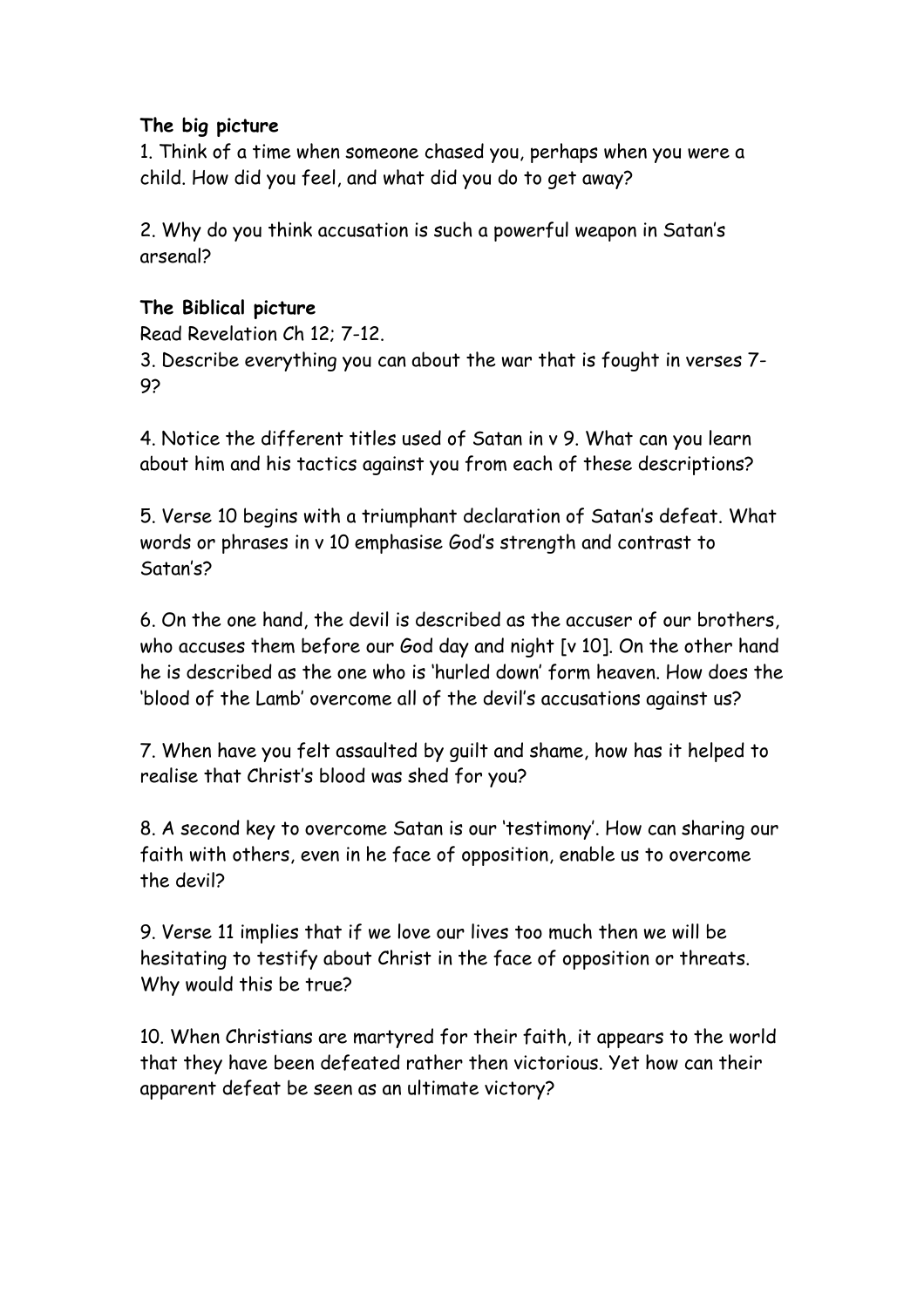#### **Being in the picture**

11. Verse 12 concludes by saying that the devil is filled with fury because he knows that his time is short. Why should this statement keep us from being complacent about our struggle with Satan?

12.How can John's vision of the war in heaven encourage you in the midst of the spiritual battles you face?

# **Study 10 Standing firm today**

#### **Introduction**

The idea of fantasy football teams are very popular at present. So if someone was to ask you who you would pick form the whole of history for an all time football team of evil who would you pick? For centuries people have speculated about this person the Bible describes as the antichrist. It is a long list running form Emperors in the Roman Empire to present day dictators. The choice is endless, and full of speculation. Certainly the Roman Caesar would be a good candidate. If you combine the ferocity of a leopard with the power of a bear, and mix in the terror of a lion, you would have strong candidate for the role.

#### **The big question**

1. Do you think it is wise to speculate about the possible identity of the antichrist? Why or why not?

2. Why do you think that Christians through the ages have been inclined to imagine that someone in their own generation is the antichrist?

#### **The Biblical picture**

Read 2 Thessalonians 2: 1-17

Although Paul does not reveal the identity of this antichrist, he does reveal how we can stand firm against Satan's schemes.

3. According to this passage what false information caused the Thessalonians to be unsettled or alarmed?

4. Even today some groups claim that Jesus Christ has already come. How does Paul know for sure that Jesus has not yet come? See verse 3-5.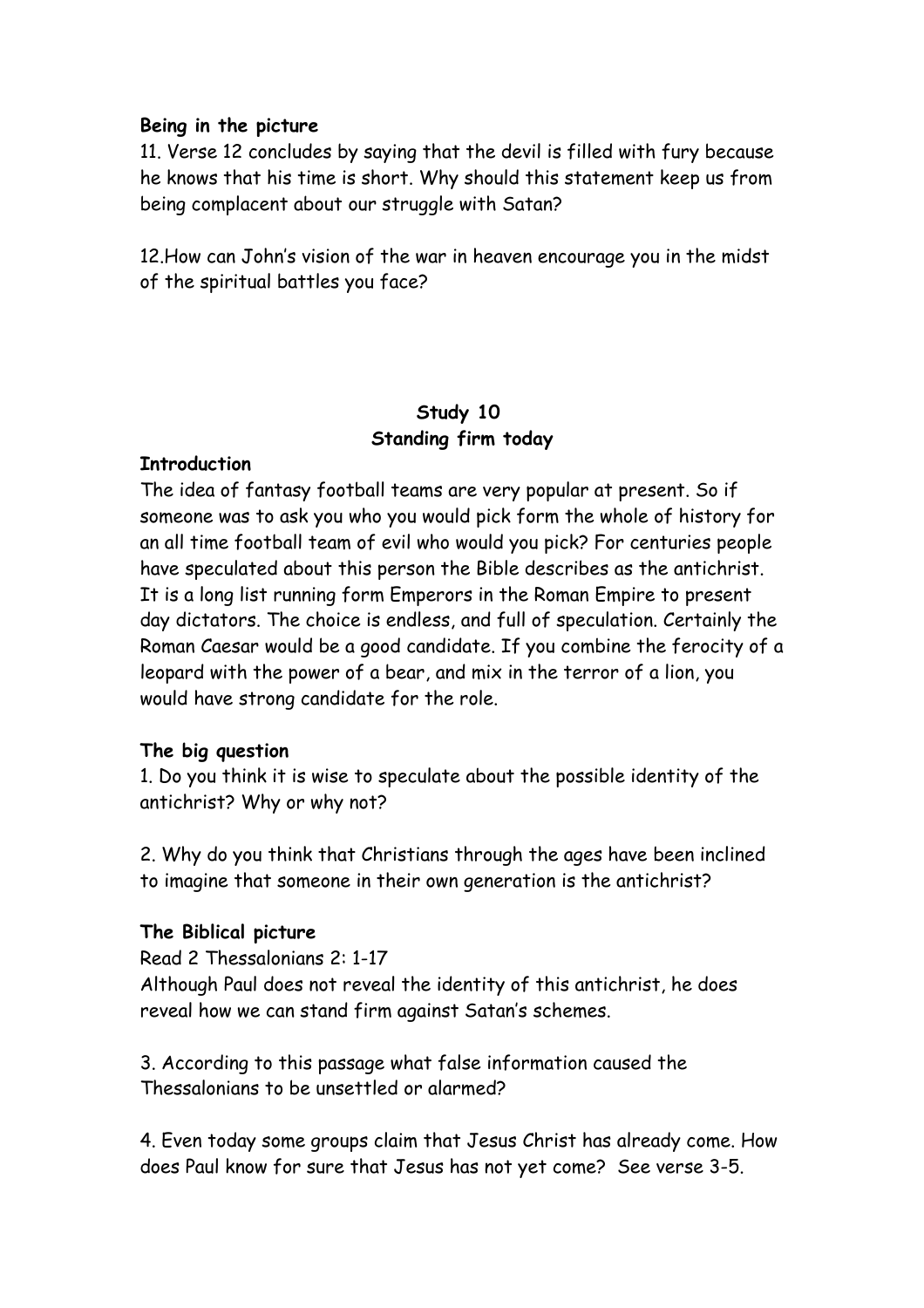5. Paul says that before the Lord returns the man of lawlessness will be revealed. In what ways will this man counterfeit Christ?

6. The kind of power of lawlessness, which reaches its climax in the antichrist, is already at work. In what ways do you see the power of lawlessness at work in the world around you?

7. What outward and inward reasons cause people to be deceived by the lawless one?

8. According to verses 10-12, how do our values and lifestyle influence our ability to perceive spiritual truth?

9. According to this passage, what is the ultimate fate of the man of lawlessness and those who follow the power of lawlessness?

10. What has Paul already done, and what does Paul ask him to do, to make our lives different both now and in the future? See verse 13-17.

11. How can we co-operate with God in this process?

#### **Being in the picture**

12.Think of a spiritual conflict you are facing. How can you stand firm and hold to biblical truth in this situation?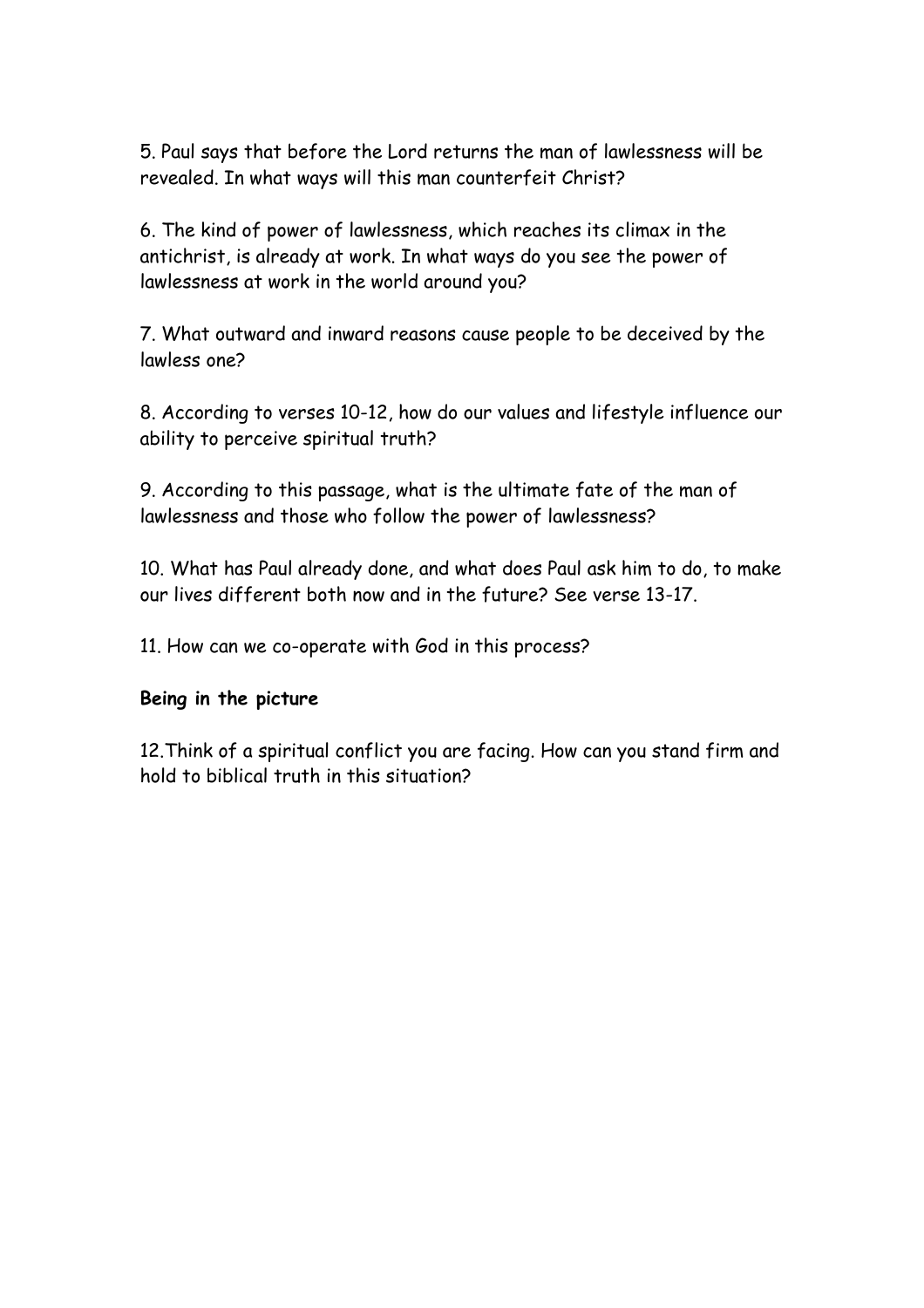### **Study 11 A call to a new lifestyle**

#### **Introduction**

When the light of the reality of all that Jesus has done for us, and all that he is doing for us at present begins to dawn on us, then the challenge of living a holy life is less of a challenge for us. Many years ago I read something, which I found helpful in spiritual warfare. It spoke about the devil's continual activity. 'He never slumbers, never is weary, never abandons hope. Ho deals his blows alike at childhood weaknesses; youth's inexperience, manhood's strength and the tottering of old age. He watches to ensnare the morning though; he departs not with the shadows of nigh. He is busy with the busy; he hurries about with the active. He sits by each bed of sickness, and whispers into each dying ear'. We just need to recognise that spiritual warfare is lifelong, it is a fight we are in from the moment we commit our life to Christ to the very end. The aim of Satan is to gain dominance over the whole person of the human body. If we re serious about Christ being your Lord and God, then you can expect opposition. Yet life with Jesus can be a constant, exhilarating, reassuring experience of constant triumph over evil forces.

# **The big picture**

1. Which of the following statements best describes y the connection for you between your thoughts and your actions? I normally act first and think later Before I do something, I've usually weighted up the pros and cons I imagine myself doing each possible course of action then I choose I usually think before I act I wish I would take more time to think before I do things Too often I think so much that I don't get round to acting Explain your response

2. When do you find your thoughts spilling over into actions- without even trying?

# **The Biblical picture**

Read Colossians Ch 3 vs 1-17 1. What two ways of life are strongly contrasted, and what is the source of each?